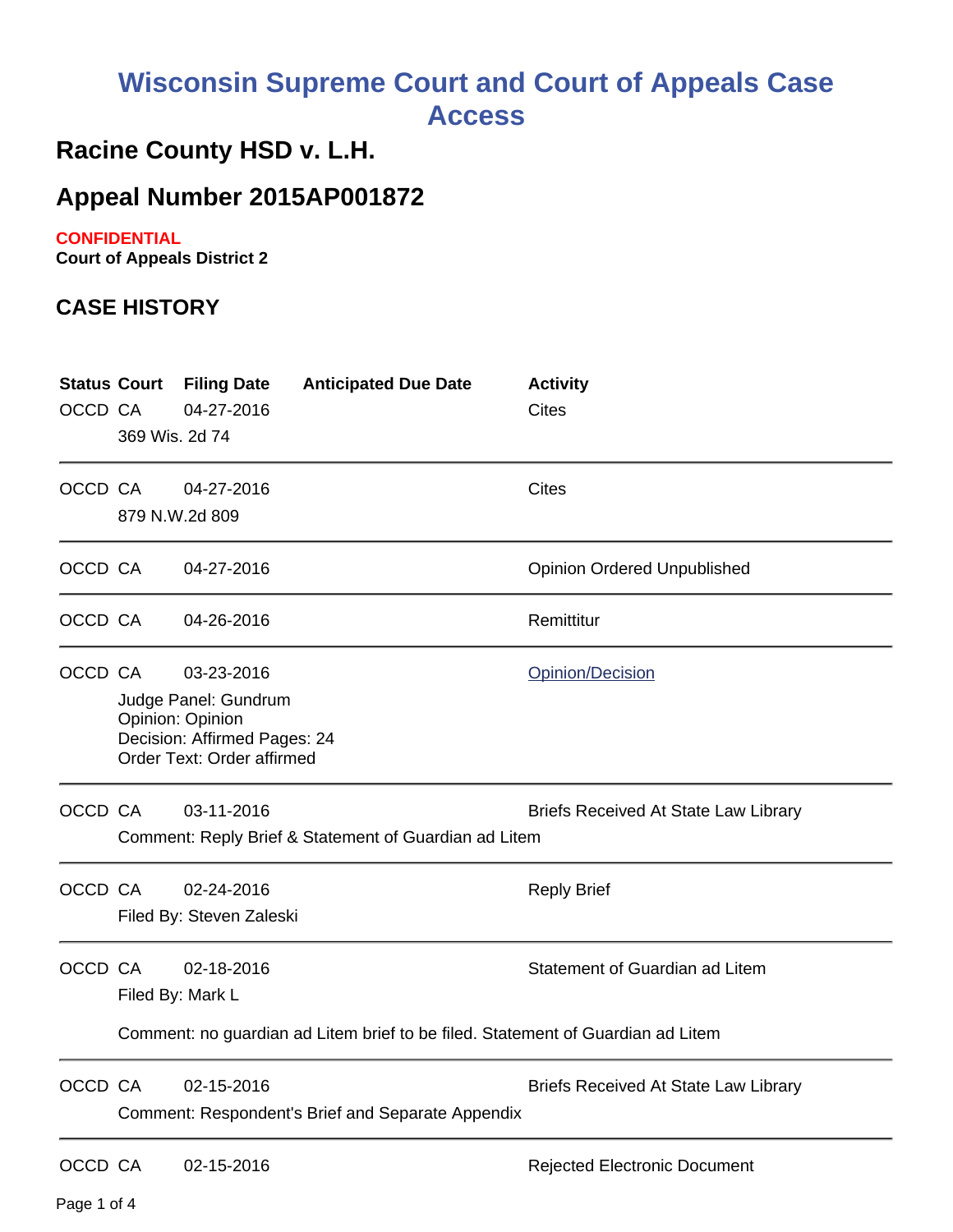Comment: Appendix to Respondents brief: e-filing has been rejected due to an incorrect caption.

| OCCD CA |                                                                                                                                                                                                                                                                                                                                                  | 02-15-2016<br>Comment: Brief of Respondents: e-filing has been rejected due to an incorrect caption.                | <b>Rejected Electronic Document</b>                                                                                              |  |  |
|---------|--------------------------------------------------------------------------------------------------------------------------------------------------------------------------------------------------------------------------------------------------------------------------------------------------------------------------------------------------|---------------------------------------------------------------------------------------------------------------------|----------------------------------------------------------------------------------------------------------------------------------|--|--|
| OCCD CA |                                                                                                                                                                                                                                                                                                                                                  | 02-15-2016<br><b>Comment: BRS</b>                                                                                   | Certificate of Filing by Mail                                                                                                    |  |  |
| OCCD CA |                                                                                                                                                                                                                                                                                                                                                  | 02-12-2016<br>Filed By: Maureen Martinez                                                                            | Brief of Respondent(s)                                                                                                           |  |  |
|         | Comment: separate appendix: Note that the caption has been corrected on this brief. Please use the<br>above caption on all future briefs.                                                                                                                                                                                                        |                                                                                                                     |                                                                                                                                  |  |  |
| OCCD CA |                                                                                                                                                                                                                                                                                                                                                  | 02-10-2016<br><b>Comment: Appellant's Brief</b>                                                                     | <b>Briefs Received At State Law Library</b>                                                                                      |  |  |
| OCCD CA | 02-01-2016<br>Motion to Extend Time<br>Filed By: Maureen Martinez<br>Submit Date: 2-1-2016<br>Decision: (G) Grant<br>Decision Date: 2-2-2016<br>ORD that the time for the respondent to file a respondent's brief is extended to February 12, 2016. See<br>Wis. Stat. Rule 809.82(2)(a) (2013-14).<br>See BRS event due on 2-12-2016             |                                                                                                                     |                                                                                                                                  |  |  |
| OCCD CA |                                                                                                                                                                                                                                                                                                                                                  | 01-26-2016                                                                                                          | Record and Briefs Sent to District 2                                                                                             |  |  |
| OCCD CA | 01-25-2016<br><b>Rejected Electronic Document</b><br>Comment: Brief of Appellant; This efile is rejected because the caption is incorrect. Please efile a<br>corrected brief, in its entirety, that refers to Racine County Human Services Department as<br>Petitioner-Respondent. The paper briefs have been corrected by Clerk's Office staff. |                                                                                                                     |                                                                                                                                  |  |  |
| OCCD CA | 01-25-2016<br>Brief & Appx of Appellant(s)<br>Filed By: Steven Zaleski<br>Comment: Note that the caption has been corrected on this brief. Please use the above caption on all<br>future briefs. Appx to Brief of Appellant(s)                                                                                                                   |                                                                                                                     |                                                                                                                                  |  |  |
| OCCD CA |                                                                                                                                                                                                                                                                                                                                                  | 01-14-2016<br>Filed By: Steven Zaleski<br>Submit Date: 1-15-2016<br>Decision: (G) Grant<br>Decision Date: 1-19-2016 | Motion to Extend Time<br>ORD that the time for the appellant to file an appellant's brief is extended to 1/26/16. See Wis. Stat. |  |  |

Rule 809.82(2)(a). See BAP event due on 1-26-2016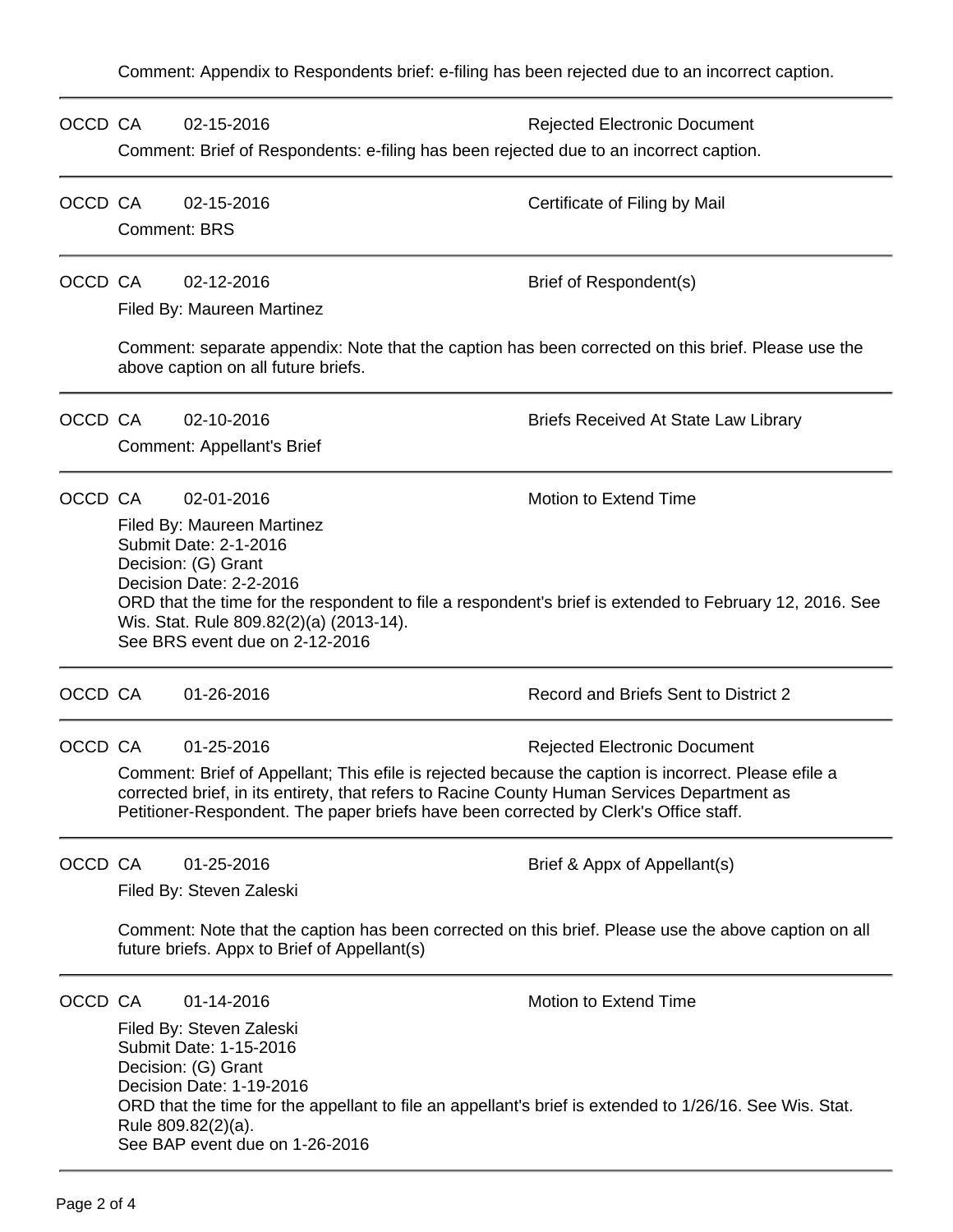| OCCD CA |                                                                                                                                                                                                                                                                                                                                                                                                                                                                                                                                                                                                                                                                                                                                                                                                                                                                                                                                                                                                                                                                                                                                                                                                                                                                                                                                                                                               | 01-04-2016                                            | <b>Hold Status</b>                                                                                                          |  |
|---------|-----------------------------------------------------------------------------------------------------------------------------------------------------------------------------------------------------------------------------------------------------------------------------------------------------------------------------------------------------------------------------------------------------------------------------------------------------------------------------------------------------------------------------------------------------------------------------------------------------------------------------------------------------------------------------------------------------------------------------------------------------------------------------------------------------------------------------------------------------------------------------------------------------------------------------------------------------------------------------------------------------------------------------------------------------------------------------------------------------------------------------------------------------------------------------------------------------------------------------------------------------------------------------------------------------------------------------------------------------------------------------------------------|-------------------------------------------------------|-----------------------------------------------------------------------------------------------------------------------------|--|
| OCCD CA |                                                                                                                                                                                                                                                                                                                                                                                                                                                                                                                                                                                                                                                                                                                                                                                                                                                                                                                                                                                                                                                                                                                                                                                                                                                                                                                                                                                               | 01-04-2016<br>Comment: RE-FILE:1-1 to 85-1            | Record                                                                                                                      |  |
| OCCD CA |                                                                                                                                                                                                                                                                                                                                                                                                                                                                                                                                                                                                                                                                                                                                                                                                                                                                                                                                                                                                                                                                                                                                                                                                                                                                                                                                                                                               | 12-14-2015<br>court has taken matter under advisement | Letter/Correspondence<br>Comment: from Attorney Zaleski, providing status report; postdisposition motion heard 12/11/15 and |  |
|         | OCCD CA<br>12-10-2015<br><b>Motion for Miscellaneous Relief</b><br>Filed By: Steven Zaleski<br>Submit Date: 12-10-2015<br>Decision: (G) Grant<br>Decision Date: 12-11-2015<br>ORD that the time for deciding the post-termination motion is extended to 12/28/15. See Wis. Stat. Rule<br>$809.82(2)(a)$ .<br>Comment: ext time for TC to decide postdisposition motion                                                                                                                                                                                                                                                                                                                                                                                                                                                                                                                                                                                                                                                                                                                                                                                                                                                                                                                                                                                                                        |                                                       |                                                                                                                             |  |
| OCCD CA | <b>Motion for Miscellaneous Relief</b><br>09-30-2015<br>Filed By: Steven Zaleski<br>Submit Date: 9-30-2015<br>Decision: (G) Grant<br>Decision Date: 10-1-2015<br>ORD that the time for filing a post-termination motion is extended to October 7, 2015. See Wis. Stat.<br>Rule 809.82(2)(a).<br>Comment: ext. time to file postdisposition motion                                                                                                                                                                                                                                                                                                                                                                                                                                                                                                                                                                                                                                                                                                                                                                                                                                                                                                                                                                                                                                             |                                                       |                                                                                                                             |  |
| OCCD CA |                                                                                                                                                                                                                                                                                                                                                                                                                                                                                                                                                                                                                                                                                                                                                                                                                                                                                                                                                                                                                                                                                                                                                                                                                                                                                                                                                                                               | 09-24-2015                                            | <b>Record Remanded to Circuit Court</b>                                                                                     |  |
| OCCD CA | 09-22-2015<br><b>Motion for Remand</b><br>Filed By: Steven Zaleski<br>Submit Date: 9-22-2015<br>Decision: (O) Other<br>Decision Date: 9-24-2015<br>ORD that the record is remanded to the circuit court for the purpose of addressing the appellant's<br>post-termination motion. Wis. Stat. Rule 809.107(6)(am). The post-termination motion shall be filed on<br>or before October 2, 2015. The circuit court shall hold necessary proceedings and decide the motion on<br>or before November 6, 2015.<br>FRO that a transcript of the post-termination motion hearing, if any and if necessary for the appeal, shall<br>be ordered within three days of the circuit court's decision and shall be prepared within ten days of the<br>date it is ordered. Counsel for the appellant shall provide the court reporter with a copy of this order.<br>FRO that the record shall be transmitted back to this court within five days of the disposition of the<br>post-termination motion or the filing of the transcript of the post-termination motion hearing if ordered.<br>The record shall include the proceedings on remand. See Wis. Stat. 808.075(7).<br>FRO that the time for filing the appellant's brief is extended to fifteen days after the return of the record<br>to this court and the appellant's brief shall present all grounds for relief. Wis. Stat. Rule 809.107(6)(am). |                                                       |                                                                                                                             |  |
| OCCD CA |                                                                                                                                                                                                                                                                                                                                                                                                                                                                                                                                                                                                                                                                                                                                                                                                                                                                                                                                                                                                                                                                                                                                                                                                                                                                                                                                                                                               | 09-18-2015<br>Comment: 1-1 to 80-1                    | Record                                                                                                                      |  |